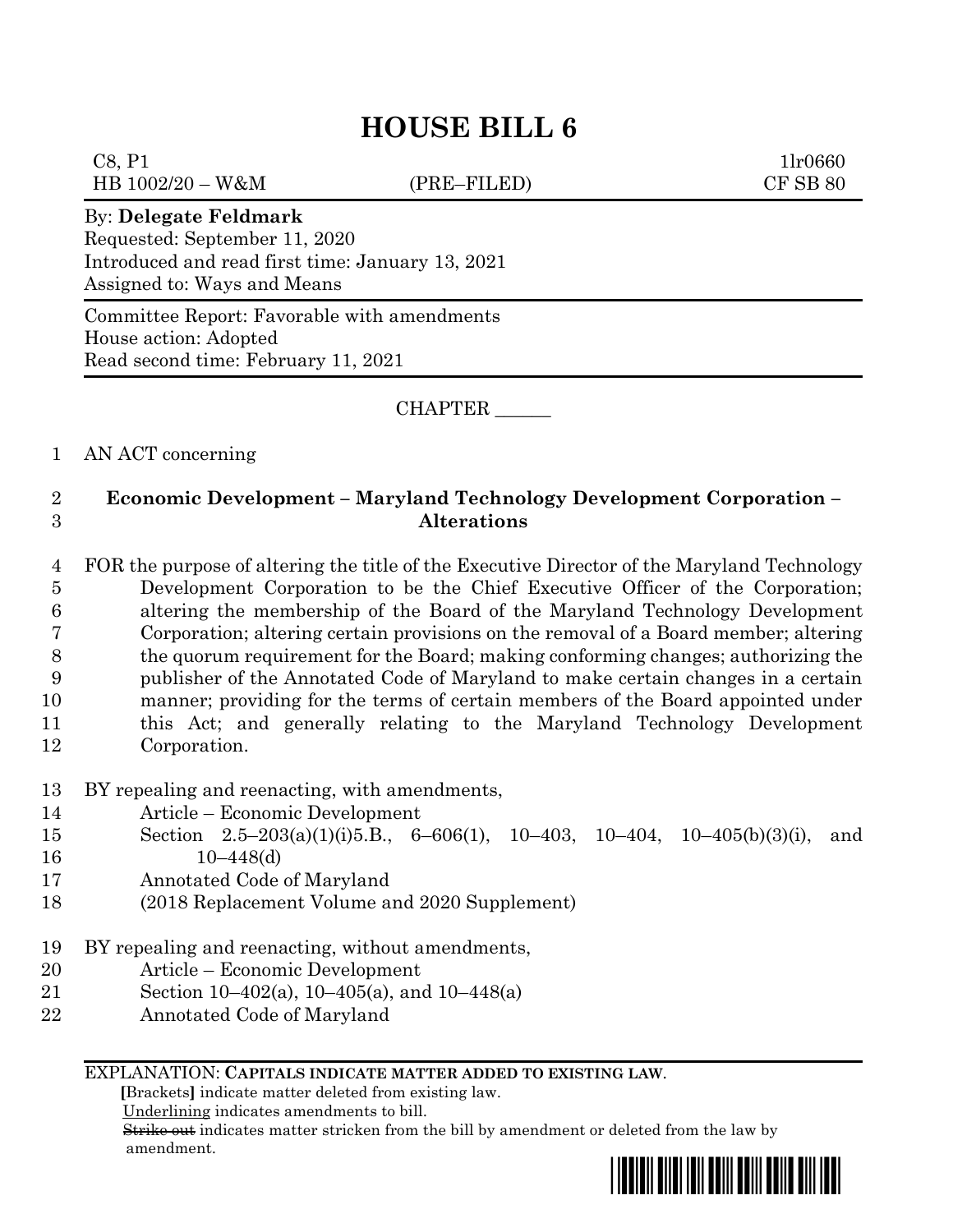| $\mathbf{1}$                                               | (2018 Replacement Volume and 2020 Supplement)                                                                                                                                                            |  |  |  |  |  |  |  |  |  |  |
|------------------------------------------------------------|----------------------------------------------------------------------------------------------------------------------------------------------------------------------------------------------------------|--|--|--|--|--|--|--|--|--|--|
| $\overline{\mathbf{2}}$<br>$\boldsymbol{3}$<br>4<br>5<br>6 | BY repealing and reenacting, with amendments,<br>Article - Education<br>Section $12-305(d)(2)(iii)$<br>Annotated Code of Maryland<br>(2018 Replacement Volume and 2020 Supplement)                       |  |  |  |  |  |  |  |  |  |  |
| 7<br>$8\,$<br>9<br>10<br>11                                | BY repealing and reenacting, with amendments,<br>Article – State Government<br>Section 9–2204(c)(3)(iv) and 9–2901(c)(10)<br>Annotated Code of Maryland<br>(2014 Replacement Volume and 2020 Supplement) |  |  |  |  |  |  |  |  |  |  |
| 12<br>13                                                   | SECTION 1. BE IT ENACTED BY THE GENERAL ASSEMBLY OF MARYLAND,<br>That the Laws of Maryland read as follows:                                                                                              |  |  |  |  |  |  |  |  |  |  |
| 14                                                         | <b>Article - Economic Development</b>                                                                                                                                                                    |  |  |  |  |  |  |  |  |  |  |
| 15                                                         | $2.5 - 203.$                                                                                                                                                                                             |  |  |  |  |  |  |  |  |  |  |
| 16                                                         | (1)<br>(i)<br>The Commission consists of:<br>(a)                                                                                                                                                         |  |  |  |  |  |  |  |  |  |  |
| 17<br>18                                                   | 5.<br>following<br>representatives of State units<br>the<br>and<br>instrumentalities of the State:                                                                                                       |  |  |  |  |  |  |  |  |  |  |
| 19<br>20<br>21                                             | <b>B.</b><br>the<br><b>CHIEF</b><br>Executive<br>[Director] OFFICER<br>of the<br>Maryland Technology Development Corporation, or the CHIEF Executive [Director's]<br><b>OFFICER'S</b> designee;          |  |  |  |  |  |  |  |  |  |  |
| 22                                                         | $6 - 606.$                                                                                                                                                                                               |  |  |  |  |  |  |  |  |  |  |
| 23                                                         | The Authority consists of:                                                                                                                                                                               |  |  |  |  |  |  |  |  |  |  |
| 24<br>25                                                   | the CHIEF Executive [Director] OFFICER of the Maryland Technology<br>(1)<br>Development Corporation, or the CHIEF Executive [Director's] OFFICER'S designee;                                             |  |  |  |  |  |  |  |  |  |  |
| 26                                                         | $10 - 402.$                                                                                                                                                                                              |  |  |  |  |  |  |  |  |  |  |
| 27                                                         | There is a Maryland Technology Development Corporation.<br>(a)                                                                                                                                           |  |  |  |  |  |  |  |  |  |  |
| 28                                                         | $10 - 403.$                                                                                                                                                                                              |  |  |  |  |  |  |  |  |  |  |
| 29<br>30                                                   | (1)<br>A Board of Directors shall manage the Corporation and its units and<br>(a)<br>exercise its corporate powers.                                                                                      |  |  |  |  |  |  |  |  |  |  |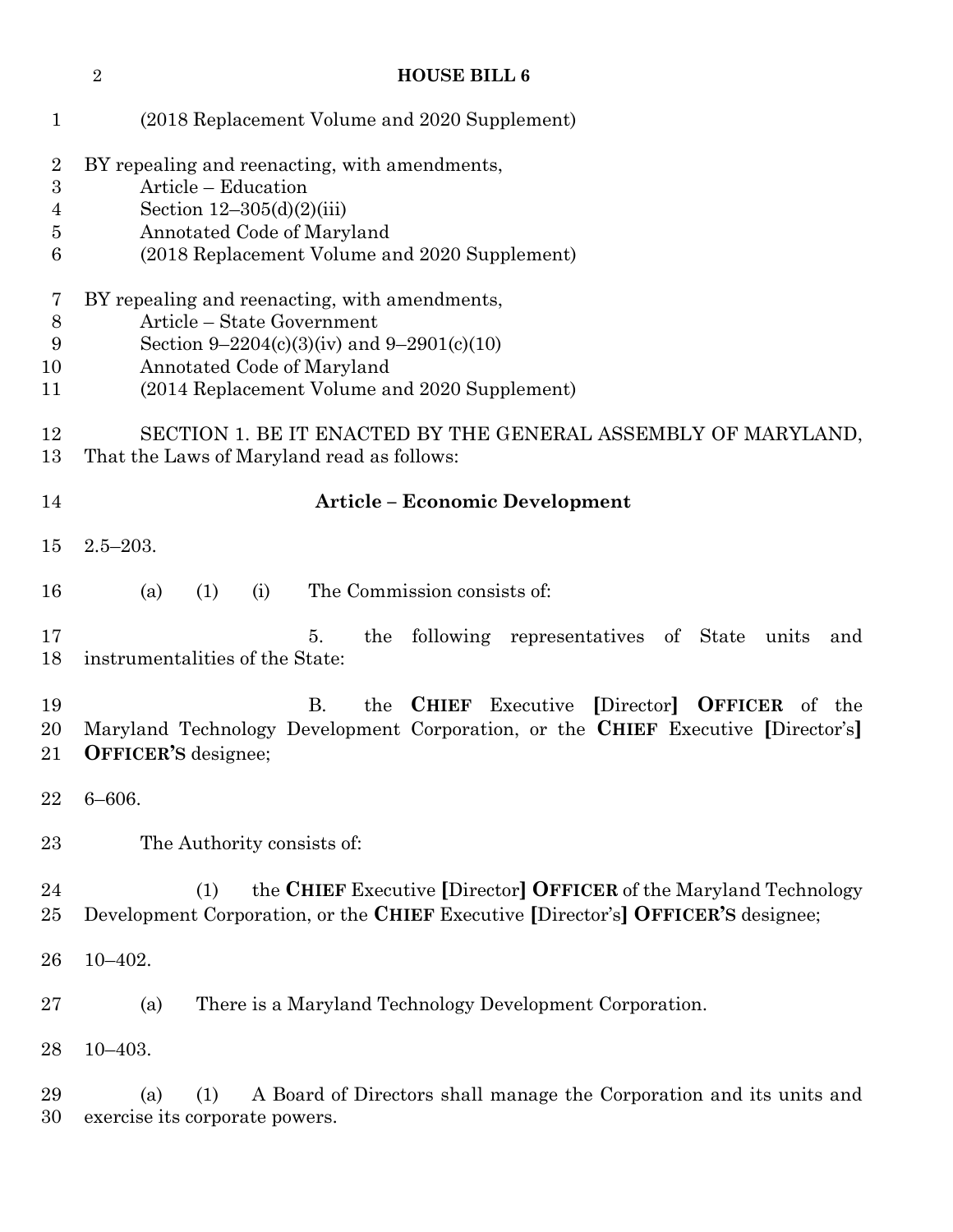| $\mathbf{1}$<br>$\overline{2}$ | committee.             | (2)                                                                   | (i)                                                  | The Board of Directors may appoint members of an advisory                                                                                                |  |  |  |  |
|--------------------------------|------------------------|-----------------------------------------------------------------------|------------------------------------------------------|----------------------------------------------------------------------------------------------------------------------------------------------------------|--|--|--|--|
| $\boldsymbol{3}$<br>4          |                        |                                                                       | (ii)                                                 | If the Board of Directors appoints an advisory committee, the<br>Board shall adopt policies establishing the responsibilities of the advisory committee. |  |  |  |  |
| 5                              | (b)                    |                                                                       | The Board consists of the following [15] 19 members: |                                                                                                                                                          |  |  |  |  |
| 6                              |                        | (1)                                                                   |                                                      | the Secretary or the Secretary's designee; [and]                                                                                                         |  |  |  |  |
| 7<br>8                         | consent of the Senate: | fourteen members appointed by the Governor with the advice and<br>(2) |                                                      |                                                                                                                                                          |  |  |  |  |
| 9                              |                        |                                                                       | (i)                                                  | two representing the nonprofit research sector of the State;                                                                                             |  |  |  |  |
| 10                             |                        |                                                                       | (ii)                                                 | two with expertise in venture capital financing;                                                                                                         |  |  |  |  |
| 11                             |                        |                                                                       | (iii)                                                | five with experience in technology-based businesses;                                                                                                     |  |  |  |  |
| 12<br>13                       |                        |                                                                       | (iv)                                                 | two representing colleges and universities, AT LEAST ONE OF<br>WHOM SHALL REPRESENT AN HISTORICALLY BLACK COLLEGE OR UNIVERSITY; and                     |  |  |  |  |
| 14                             |                        |                                                                       | (v)                                                  | three members of the general public; AND                                                                                                                 |  |  |  |  |
| 15                             |                        | (3)                                                                   |                                                      | SUBJECT TO SUBSECTION (C) OF THIS SECTION:                                                                                                               |  |  |  |  |
| 16<br>17                       | <b>SENATE; AND</b>     |                                                                       | (I)                                                  | TWO MEMBERS APPOINTED BY THE PRESIDENT OF THE                                                                                                            |  |  |  |  |
|                                |                        |                                                                       |                                                      |                                                                                                                                                          |  |  |  |  |
| 18<br>19                       | HOUSE.                 |                                                                       | (II)                                                 | MEMBERS APPOINTED BY THE SPEAKER OF THE<br><b>TWO</b>                                                                                                    |  |  |  |  |
| 20<br>21                       | (C)<br><b>SHALL:</b>   |                                                                       |                                                      | THE MEMBERS APPOINTED UNDER SUBSECTION (B)(3) OF THIS SECTION                                                                                            |  |  |  |  |
| 22<br>$23\,$                   | STATE;                 |                                                                       | (I)                                                  | REPRESENT THE NONPROFIT RESEARCH SECTOR OF THE                                                                                                           |  |  |  |  |
| 24                             |                        |                                                                       | (II)                                                 | HAVE EXPERTISE IN VENTURE CAPITAL FINANCING;                                                                                                             |  |  |  |  |
| $25\,$                         |                        |                                                                       | (III)                                                | HAVE EXPERIENCE IN TECHNOLOGY-BASED BUSINESSES;                                                                                                          |  |  |  |  |
| 26                             |                        |                                                                       | (IV)                                                 | REPRESENT COLLEGES AND UNIVERSITIES; OR                                                                                                                  |  |  |  |  |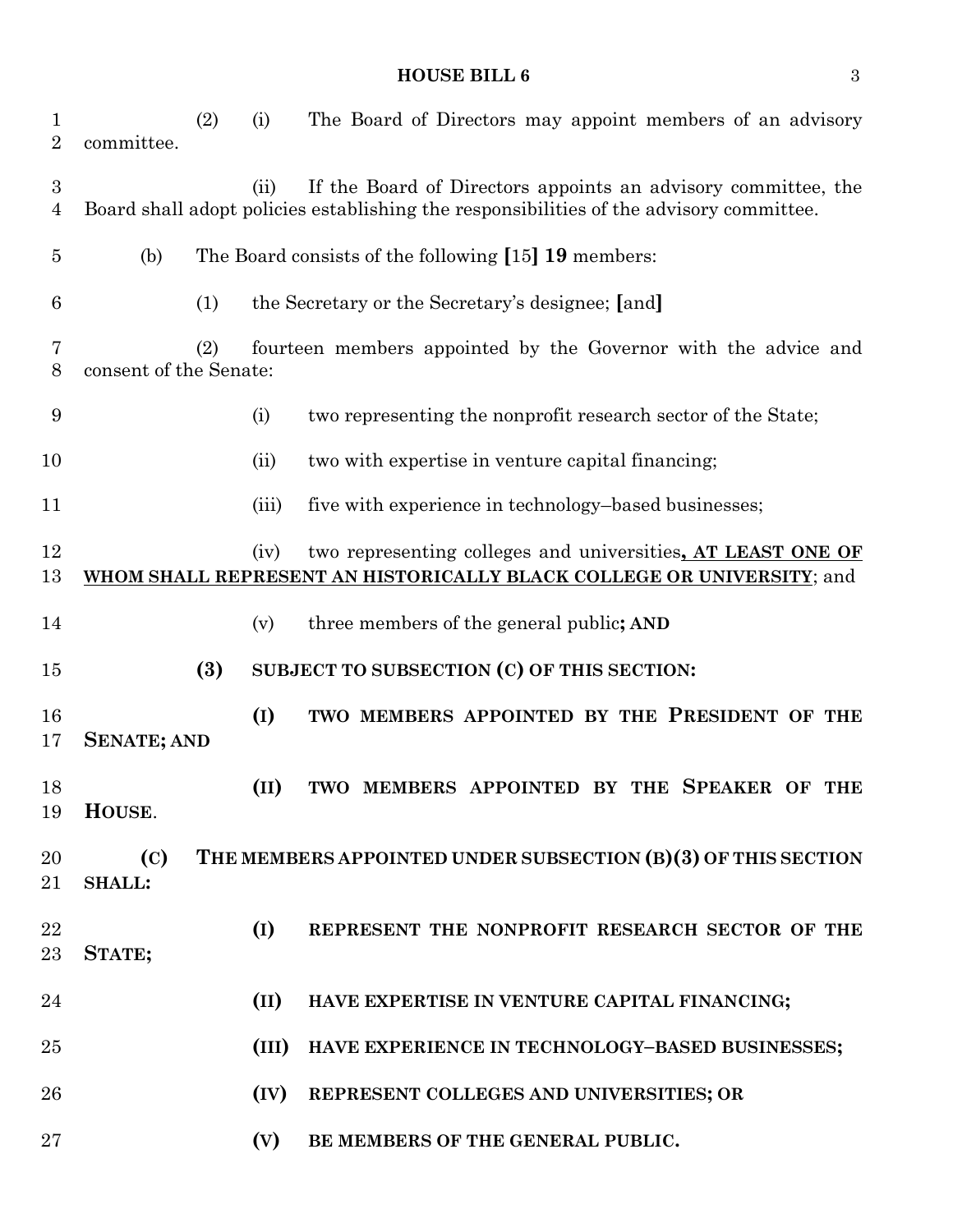| $\mathbf{1}$   | $[(c)]$ (D)                                                      | A member of the Board shall reside in the State.                                                                                                                           |  |  |  |  |  |
|----------------|------------------------------------------------------------------|----------------------------------------------------------------------------------------------------------------------------------------------------------------------------|--|--|--|--|--|
| $\overline{2}$ | [(d)] (E)                                                        | In making appointments to the Board, the Governor shall consider:                                                                                                          |  |  |  |  |  |
| 3              | (1)                                                              | diversity; and                                                                                                                                                             |  |  |  |  |  |
| 4              | (2)                                                              | all geographic regions of the State.                                                                                                                                       |  |  |  |  |  |
| $\overline{5}$ | [(e)](F)                                                         | A member of the Board:                                                                                                                                                     |  |  |  |  |  |
| 6              | (1)                                                              | may not receive compensation as a member of the Board; but                                                                                                                 |  |  |  |  |  |
| 7<br>8         | (2)                                                              | is entitled to reimbursement for expenses under the Standard State<br>Travel Regulations, as provided in the State budget.                                                 |  |  |  |  |  |
| 9              | [(f)](G)                                                         | (1)<br>The term of an appointed member is 4 years.                                                                                                                         |  |  |  |  |  |
| 10<br>11       | (2)                                                              | The terms of the appointed members are staggered as required by the<br>terms provided for members on October 1, 2008.                                                      |  |  |  |  |  |
| 12<br>13       | (3)                                                              | At the end of a term, an appointed member continues to serve until a<br>successor is appointed and qualifies.                                                              |  |  |  |  |  |
| 14<br>15       | (4)                                                              | A member who is appointed after a term has begun serves only for the<br>rest of the term and until a successor is appointed and qualifies.                                 |  |  |  |  |  |
| 16<br>17       | [(g)] (H)                                                        | (1)<br><b>THIS</b><br>SUBSECTION APPLIES TO<br><b>MEMBER</b><br><b>WHO</b><br>$\mathbf{A}$<br><b>IS</b><br>APPOINTED BY THE GOVERNOR UNDER SUBSECTION (B) OF THIS SECTION. |  |  |  |  |  |
| 18<br>19       | (2)                                                              | The Governor may remove an appointed member for incompetence,<br>misconduct, or failure to perform the duties of the position.                                             |  |  |  |  |  |
| <b>20</b>      | $[(h)]$ $(I)$                                                    | The Board shall elect a chair from among its members.                                                                                                                      |  |  |  |  |  |
| 21<br>22       | $\left[\left(i\right)\right]\left(\mathbf{J}\right)$<br>members. | The Board may act with an affirmative vote of [nine] 11 Board                                                                                                              |  |  |  |  |  |
| 23             | $10 - 404.$                                                      |                                                                                                                                                                            |  |  |  |  |  |
| 24             | (a)                                                              | The Corporation shall employ [an] A CHIEF Executive [Director] OFFICER.                                                                                                    |  |  |  |  |  |
| 25<br>26       | (b)                                                              | The CHIEF Executive [Director] OFFICER shall have experience with and<br>possess qualifications relevant to the activities and purposes of the Corporation.                |  |  |  |  |  |
| 27             | $10 - 405.$                                                      |                                                                                                                                                                            |  |  |  |  |  |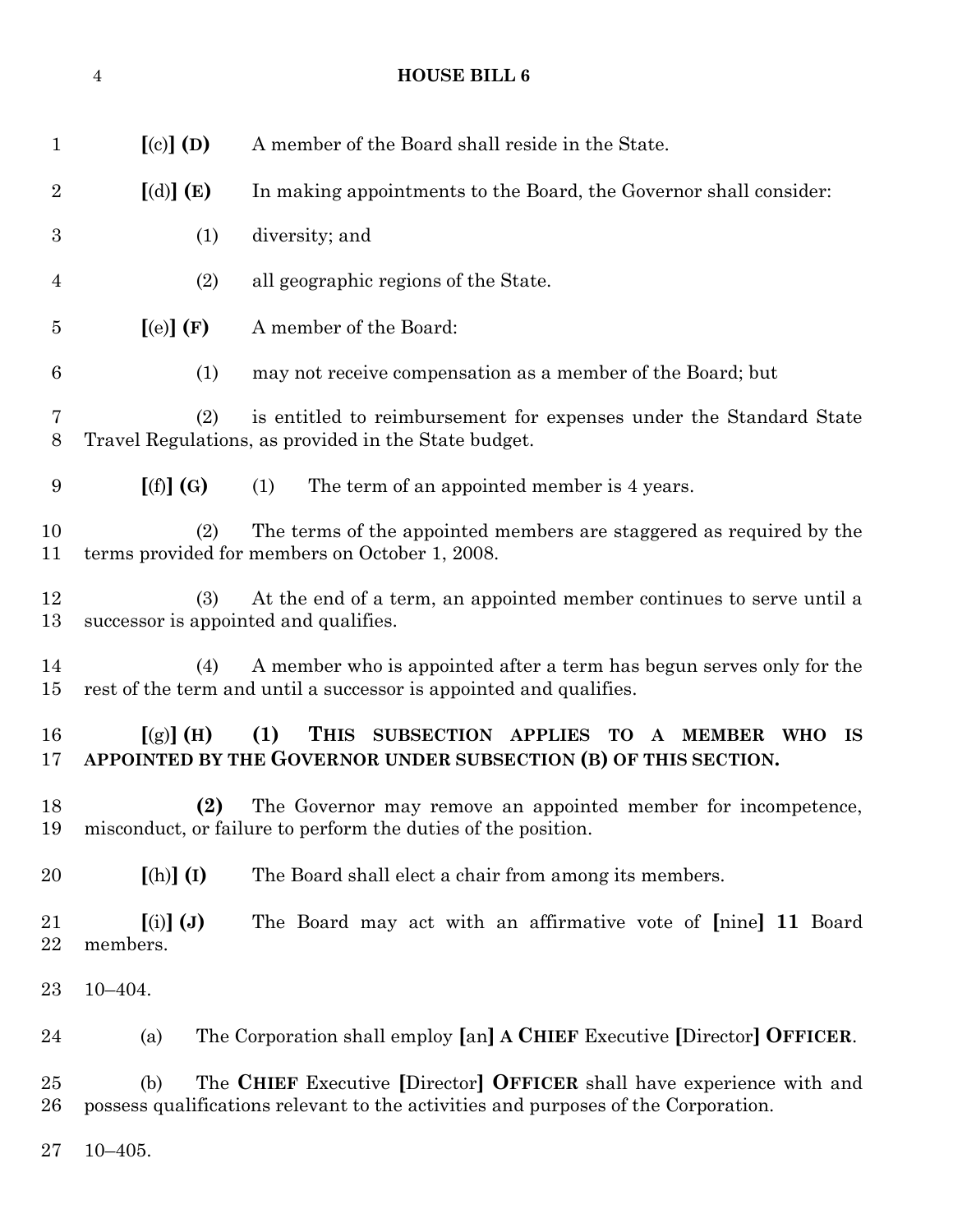| $\mathbf{1}$          | (a)                                                                                                                                                                                                              |     | The Attorney General is the legal advisor to the Corporation. |    |                                                                                                                                                    |  |  |  |  |
|-----------------------|------------------------------------------------------------------------------------------------------------------------------------------------------------------------------------------------------------------|-----|---------------------------------------------------------------|----|----------------------------------------------------------------------------------------------------------------------------------------------------|--|--|--|--|
| $\sqrt{2}$            | (b)                                                                                                                                                                                                              | (3) | (i)                                                           |    | The general counsel to the Corporation shall:                                                                                                      |  |  |  |  |
| $\boldsymbol{3}$<br>4 |                                                                                                                                                                                                                  |     |                                                               | 1. | advise the CHIEF Executive [Director] OFFICER, Board<br>of Directors, and any other official of the Corporation as requested by the Corporation;   |  |  |  |  |
| $\overline{5}$<br>6   | to the Corporation; and                                                                                                                                                                                          |     |                                                               | 2. | supervise the other assistant Attorneys General assigned                                                                                           |  |  |  |  |
| 7<br>$8\,$            | General assigns.                                                                                                                                                                                                 |     |                                                               | 3. | perform for the Corporation other duties the Attorney                                                                                              |  |  |  |  |
| 9                     | $10 - 448.$                                                                                                                                                                                                      |     |                                                               |    |                                                                                                                                                    |  |  |  |  |
| 10<br>11              | (a)<br>Fund in the Corporation.                                                                                                                                                                                  |     |                                                               |    | There is a Coordinating Emerging Nanobiotechnology Research in Maryland                                                                            |  |  |  |  |
| 12<br>13<br>14        | The CHIEF Executive [Director] OFFICER of the Corporation, or the CHIEF<br>(d)<br>Executive [Director's] OFFICER'S designee, shall administer the Fund in accordance with<br>this part and other applicable law. |     |                                                               |    |                                                                                                                                                    |  |  |  |  |
| 15                    |                                                                                                                                                                                                                  |     |                                                               |    | <b>Article - Education</b>                                                                                                                         |  |  |  |  |
| 16                    | $12 - 305.$                                                                                                                                                                                                      |     |                                                               |    |                                                                                                                                                    |  |  |  |  |
| 17                    | (d)                                                                                                                                                                                                              | (2) |                                                               |    | The Executive Director shall:                                                                                                                      |  |  |  |  |
| 18<br>19<br>20        | Corporation; and                                                                                                                                                                                                 |     | (iii)                                                         |    | Develop a working relationship with the Secretary of Commerce<br>and the CHIEF Executive [Director] OFFICER of the Maryland Technology Development |  |  |  |  |
| 21                    |                                                                                                                                                                                                                  |     |                                                               |    | <b>Article - State Government</b>                                                                                                                  |  |  |  |  |
| 22                    | $9 - 2204.$                                                                                                                                                                                                      |     |                                                               |    |                                                                                                                                                    |  |  |  |  |
| 23                    | $\left( \text{c}\right)$                                                                                                                                                                                         | (3) |                                                               |    | The management committee shall be composed of:                                                                                                     |  |  |  |  |
| 24<br>25              |                                                                                                                                                                                                                  |     | (iv)                                                          |    | the CHIEF Executive [Director] OFFICER of the Maryland<br>Technology Development Corporation; and                                                  |  |  |  |  |
| 26                    | $9 - 2901.$                                                                                                                                                                                                      |     |                                                               |    |                                                                                                                                                    |  |  |  |  |
| $27\,$                | $\left( \mathrm{c}\right)$                                                                                                                                                                                       |     |                                                               |    | The Council consists of the following members:                                                                                                     |  |  |  |  |